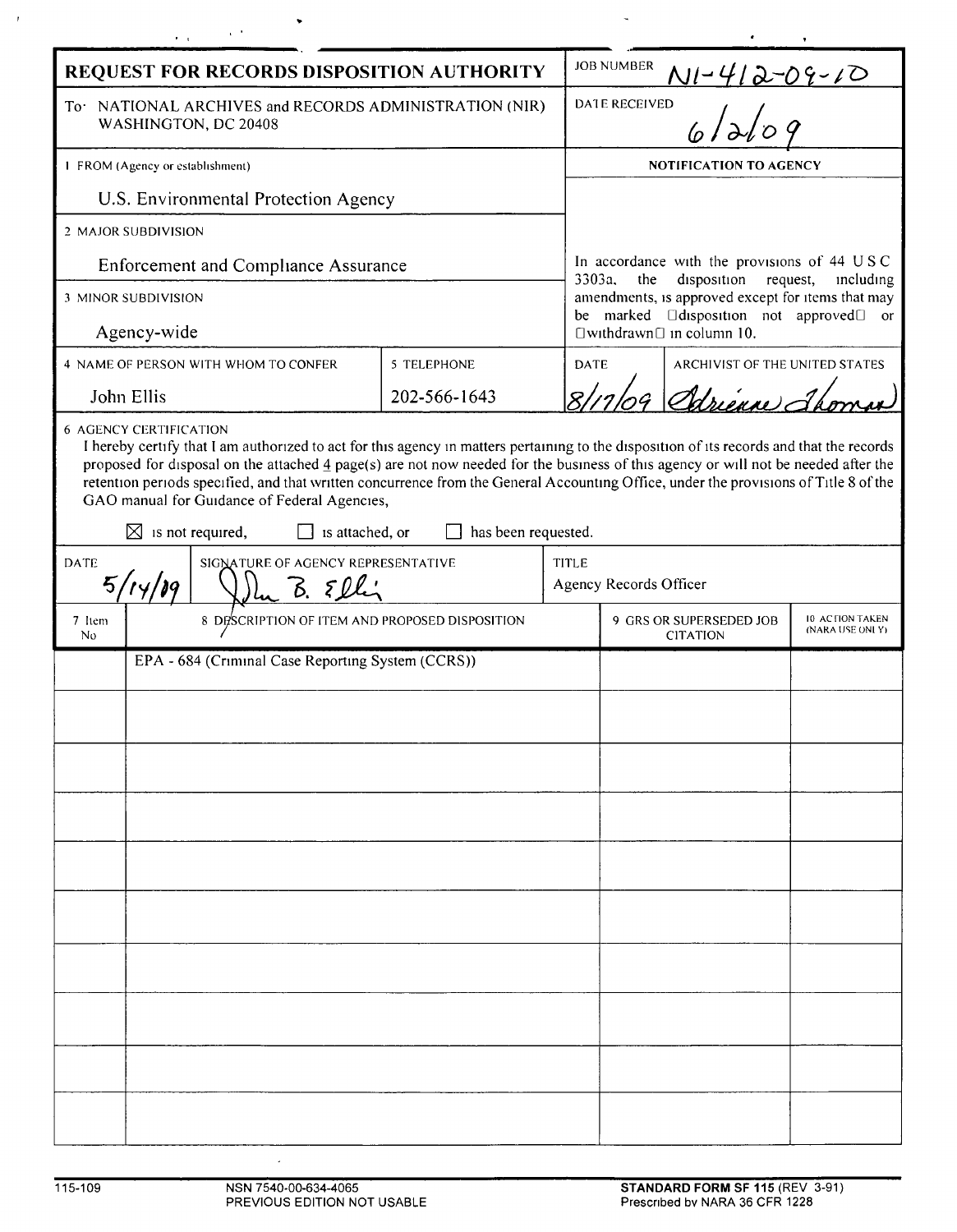# **EPA Records Schedule 684**

Status: Final,  $10/31/2009$ 

Title: Criminal Case Reporting System (CCRS)

Program: Enforcement and Compliance Assurance

Applicability: Agency-wide

Function: 108-025-08 - Comphance and Enforcement

## NARA Disposal Authority:

This schedule authorizes the disposition of the record copy in any media (media neutral), excluding any records already in electronic form. Records designated for permanent retention must be transferred to the National Archives in accordance With NARA standards at the time of transfer.

•  $N1-412-09-10$ 

## Description:

The Criminal Case Reporting System (CCRS) maintains information pertaining to individuals and companies associated with the Criminal Investigation Division's criminal leads and cases, as well as other mformation related to the conduct of cnminal mvestigations. The information collected m CCRS mcludes investigative activity reports, mvestigative summary reports, subject information, and sentencing information. The information is obtained as a result of various investigative activities, including tips, complaints, interviews, surveillance, records review, evidence collection and analysis, and judicial action. The data is used to document the progress and results of criminal investigations

#### Disposition Instructions:

Item a: Electronic software program

This item is to be used only by the Office of Enforcement and Compliance Assurance, Criminal Investigation DiVISIon.

- Disposable
- Destroy when no longer needed to ensure access to, and use of, the electronic records throughout the authonzed retention penod.

Item b: Input

- • Varies
- Follow instructions for EPA 171.

#### Item c: Electronic data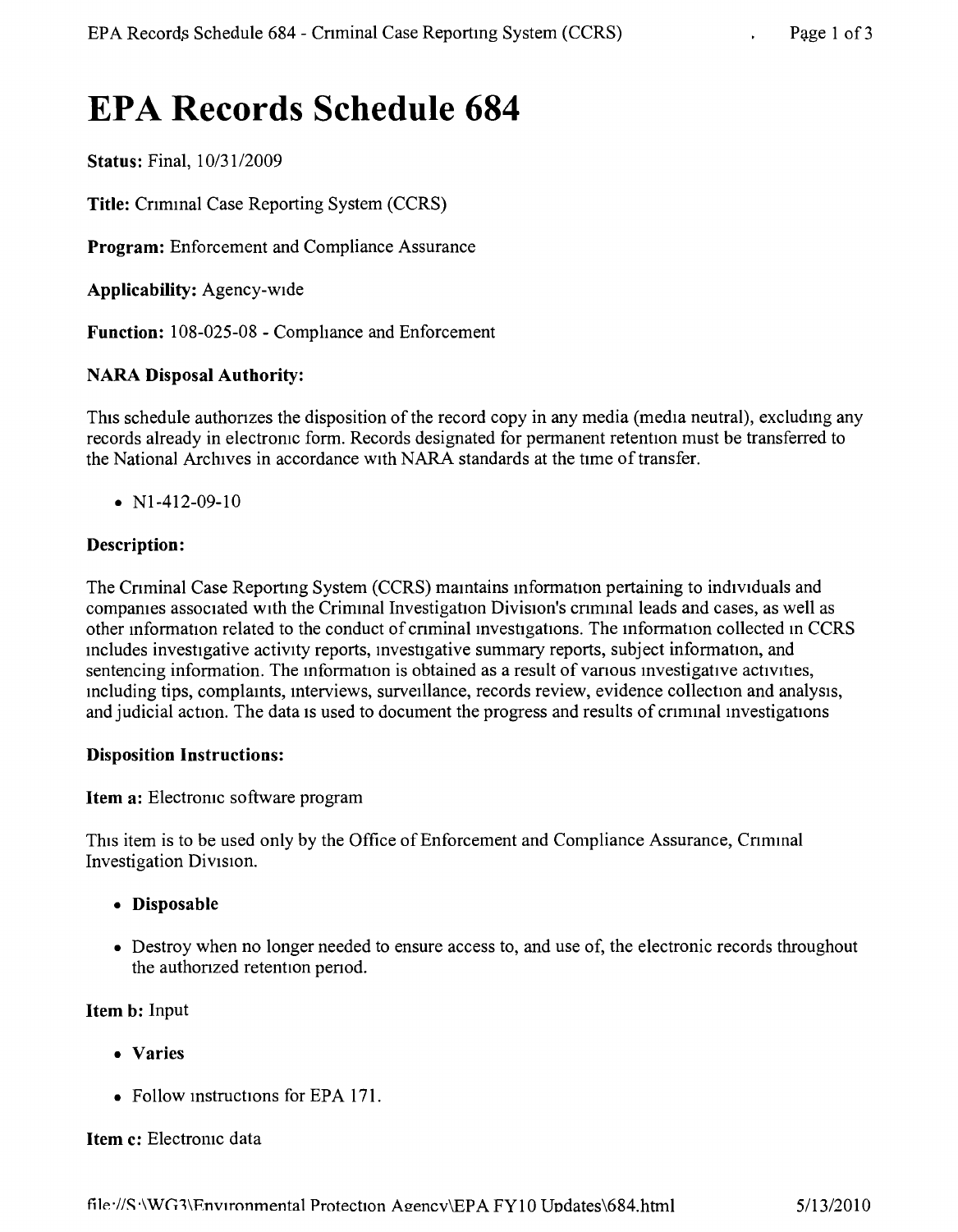This item is to be used only by the Office of Enforcement and Compliance Assurance, Criminal Investigation DIvision.

## **• Permanent**

• Transfer data annually to the National Archives, as specified in 36 CFR 1235.44-1235.50 or standards applicable at the time,

**Item d:** Output and reports

- **• Varies**
- FIle with related records and follow instructions for the related records.

## **Item** e: System documentation

This item is to be used only by the Office of Enforcement and Compliance Assurance, Criminal Investigation Division.

- **• Permanent**
- Transfer those records necessary to document how the system captures, manipulates, and outputs data to the National Archives, as specified in 36 CFR 1235.44-1235.50 or standards applicable at the time. Documentation is transferred with the electronic data (item c).

#### **Guidance:**

CCRS replaced the Cnmmal Docket System (CRIMDOCK) m 2006. Cnmmal enforcement counsel records are scheduled as EPA 683. See EPA 208 for criminal investigation records, and EPA 025 and EPA 207 for enforcement actions for Superfund site-specific and other programs, respectively. 011 spill site-specific enforcement actions are covered m EPA 480.

Access to CCRS data is restricted to OECA, Office of Criminal Enforcement, Forensics and Training (OCEFT) employees and Regional Criminal Enforcement Counsels (RCECs).

Collection of CCRS information is inherent to CID's investigative responsibilities as mandated by Title 18 United States Code, Section 3063 (18 USC 3063), enacted under Public Law 100-582.

#### **Reasons for Disposition:**

The following changes were made in the *09/3012008* version:

- Revised schedule title and description.
- • Updated contact information.
- $\bullet$  Revised guidance and reasons for disposition.

The followmg changes were made m the *04/30/2008* version,

- Revised disposition instructions for items a and b
- Added applicability to disposition items a, c and e.